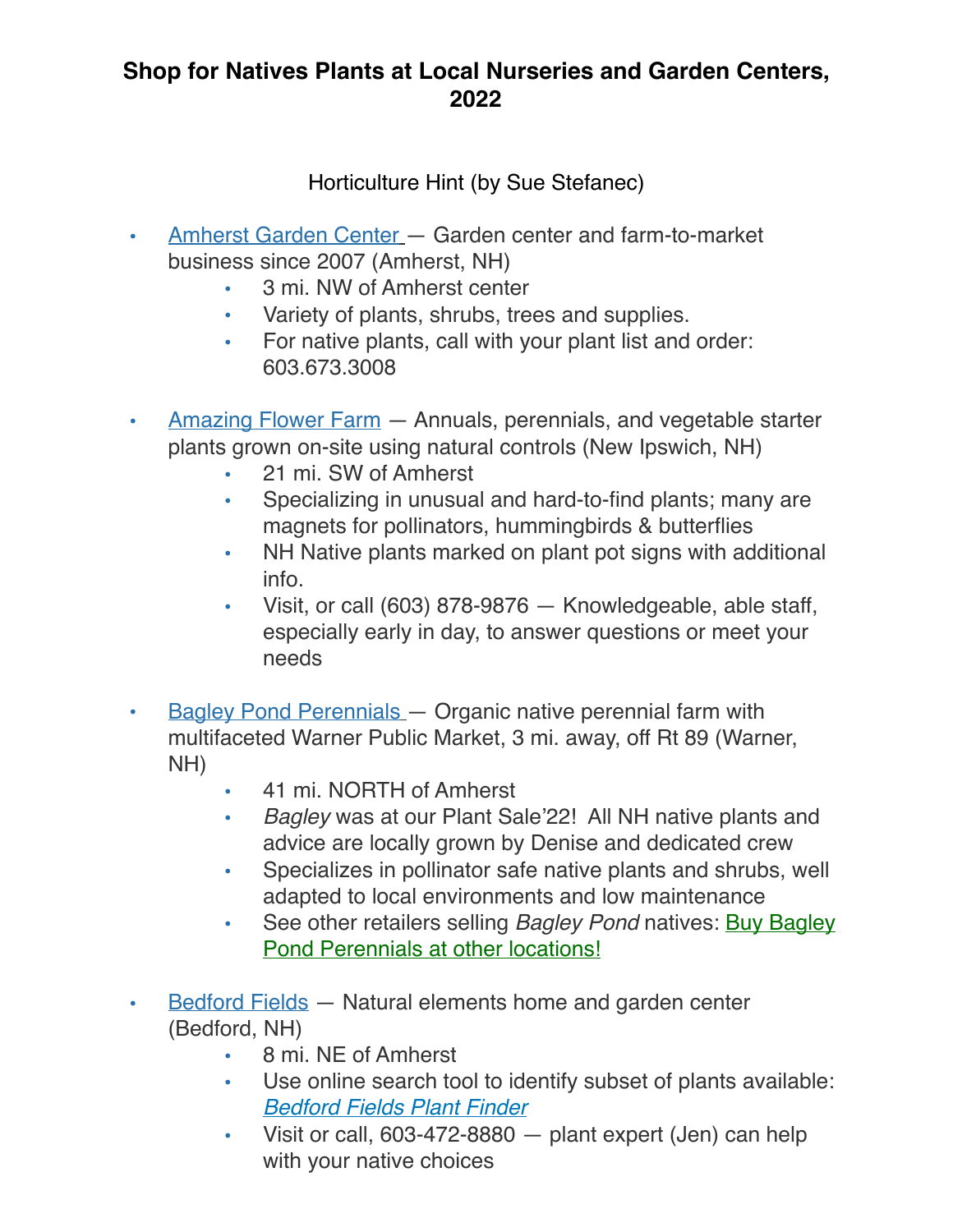- Churchill's Garden Center Plants, outdoor accents, and gardeninspired home décor (Exeter, NH)
	- 46 mi. EAST of Amherst
	- Large inventory. Sells native plants distributed by *Monrovia.*
	- To select native plant varieties: search online using their Plant-Finder tool —
	- Choose the plant characteristic filter, Special Feature, "*North American Native Selection"*
- Depot Farm Stand & Garden Center Family owned/operated garden related business for over 45 yrs. (Merrimack, NH)
	- 10 mi. EAST of Amherst
	- Sells a variety of locally grown produce, perennials, annuals, herbs, vegetable plants, hanging baskets, rose bushes and flowering shrubs along with quirky gift and home decor items
	- Sells assortment of native plants. See helpful staff.
	- Also staff happy to help with suggestions and garden designs. Bring in your measurements and pictures; sun and shade hours for the area you want to plant; they can layout some ideas
	- FrizzHome Gardens Unique annuals & perennials(most grown on site) also succulents, tropical plants and select artisan pottery (Bedford, NH)
		- 11 mi. EAST of Amherst
		- Variety of plants including natives: Lists of Perennials and Annuals by clicking here.
		- Visit, or call ahead with your choices and/or any questions: 603-644-0734
		- Happy to do curbside pickup
	- Found Well Farm (FWF)— Grows & sells native plants for use in New Hampshire landscapes—open select weekends, or appointment (Pembroke, NH)
		- 30 mi. NE of Amherst
		- Variety of vegetable seedlings, native trees, shrubs and perennials all locally raised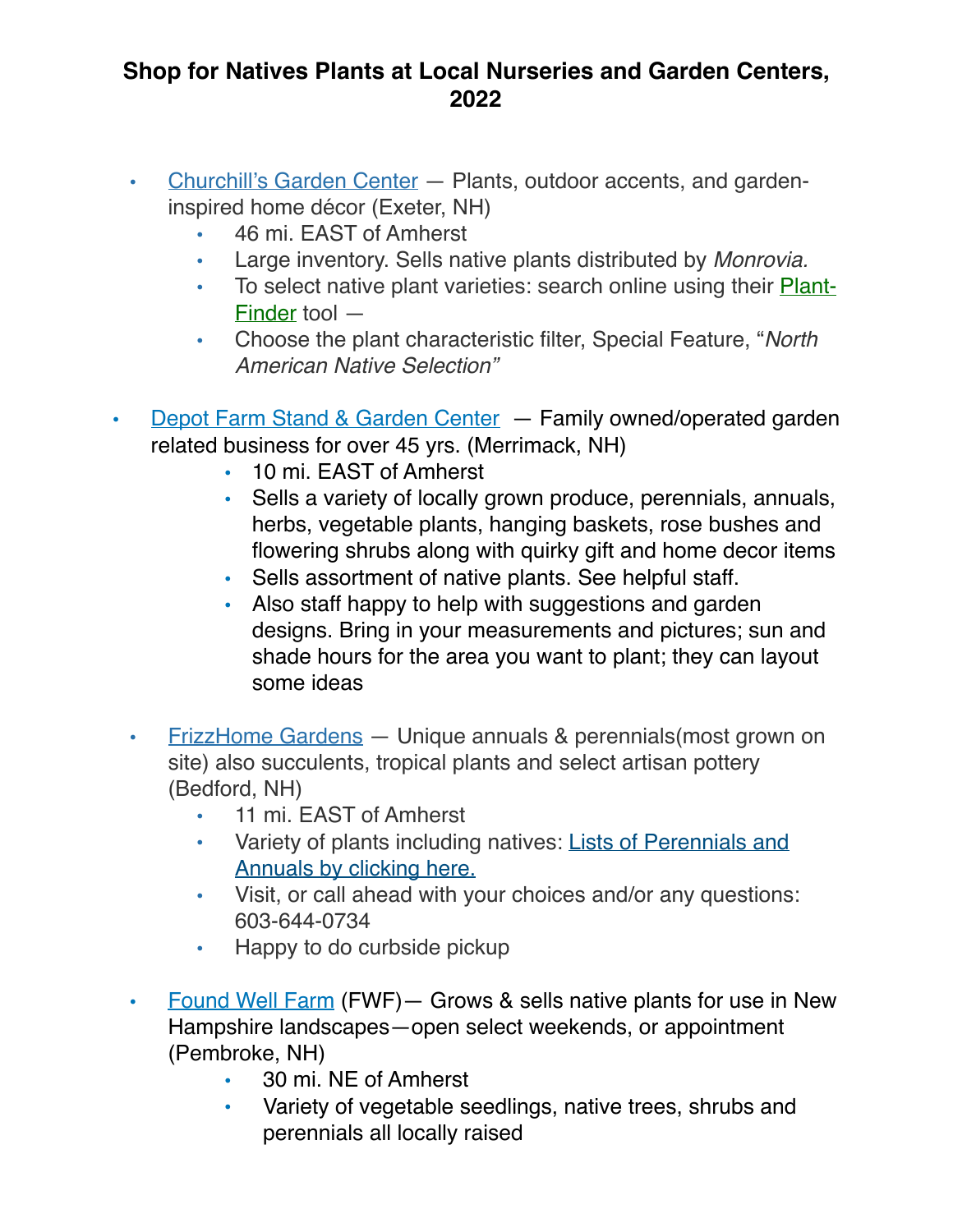- Everything grown in FWF greenhouse is certified organic and only earth-friendly practices are used on our nursery stock outside
- List of **FWF Native Perennials & Shrubs**, all disease resistant natives
- House By the Side of the Road Open year round perennials, shrubs, trees, indoor plants, specialized pots, unique gifts and more (Wilton, NH)
	- 12 mi. WEST of Amherst
	- Greenhouse stocks a variety of native perennials
	- Come see the native plants, or call early with your questions: 603-654-9888
- Native Plant Trust (aka 'Garden in the Woods') grows and sells New England native plants and encourages native plant conservation, education and gardening (Frammingham, MA)
	- 57 mi. NW of Amherst
	- Focuses on beauty with environmental benefits. Ecological gardening practiced; all plants grown without pesticides
	- To buy 2022 indigenous New England plants go to: Native **Plant Trust--Natives for your Garden**
	- Plant workshops, talks, etc. starts May 9: Native Plant Trust-Special Events
- NH Native Perennials Nestled in foothills of the White Mountains, stocks mostly native plants (Madison, NH)
	- 99 mi. NE of Amherst
	- Offers grading and garden design consultation: NH-Native-Perennials Gardening-101
	- Unique ferns, native & non-native perennials, pond plants, native & non-native ground covers, sedges
	- Various events including Open Houses, opera concerts… **NH Native Perennials-Special Events**
- NH State Forest Nursery One of New Hampshire's treasures. Exists to raise and sell seedlings: "Our goal is to provide customers with the highest quality, bare-root seedlings for forestry,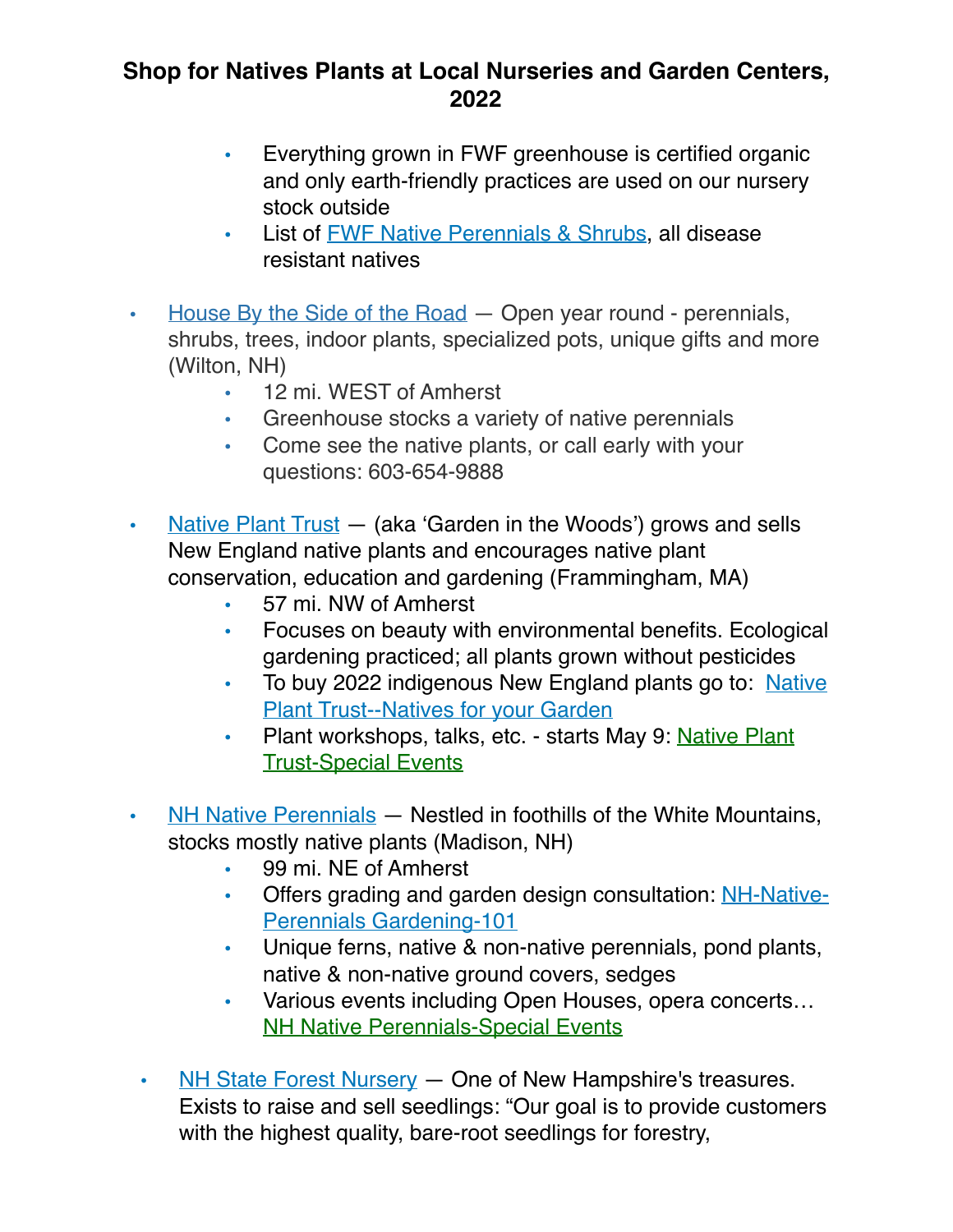conservation and education purposes at attractive prices." (Boscawen, NH)

- Available spring seedlings: www.nh.gov/nhnursery/ seedlings Tips: older seedlings are largest. Experiment and order bulk, several times what you need.
- Bulk ordering, annually: Weather permitting, seedling orders can usually be accepted in **early spring** for NH Nursery pickup in early May in Boscawen or UPS Shipment.
- Learn more about native agriculture, plants, forests and trees through volunteering with NH State Forest Nursery: 800-444-8978
- Rolling Green Nursery Seacoast retail grower and garden center committed to earth-friendly plant care products and raising healthy, vigorous plants in an inspiring environment (Greenland, NH)
	- 52 mi. EAST of Amherst
	- Nine-acres of park-like landscape suitable for strolling
	- Extensive New England native plant inventory
	- Entire staff ready to give accurate horticultural advice, answer questions, and give guidance regarding your landscape ideas
- Scenic Nursery and Landscaping Eco-friendly, full service garden center and nursery in a park-like setting (Raymond, NH)
	- 29 mi. NE of Amherst
	- Stocks native perennials chosen for their hardiness and ability to naturalize. No invasives.
	- Experienced, knowledgeable staff including certified NH landscape professionals can assist with your ideas or questions: 603-895-0236, or ASK the EXPERT (Glenn)
	- Welcome when here to connect to their WiFi network via given password. That will get you access to the internet . As you find a plant of interest, you may look them up and find out native or not and details.